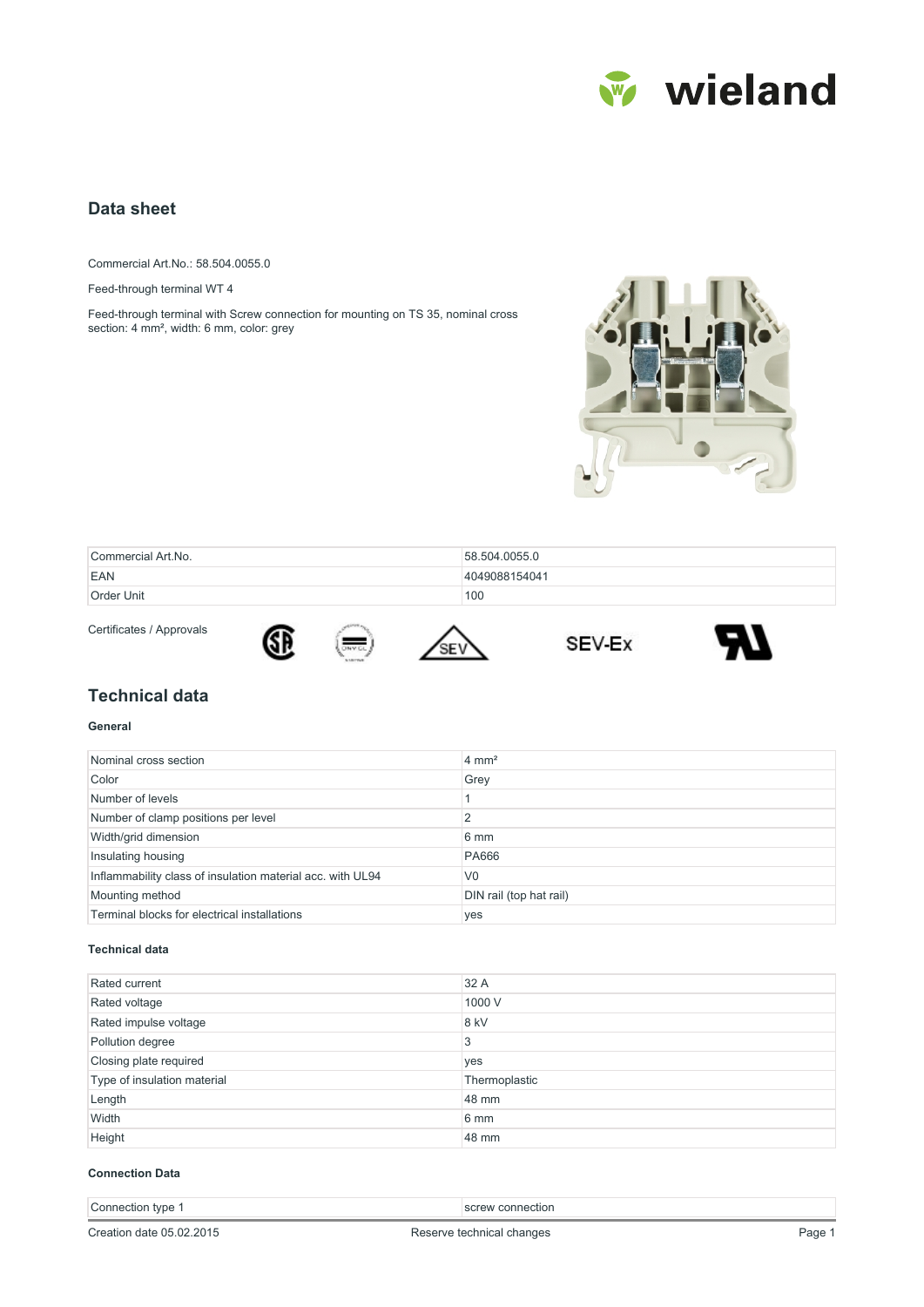

| Connection type 2                                                          | screw connection      |
|----------------------------------------------------------------------------|-----------------------|
| Minimum cross section solid                                                | $0.14 \text{ mm}^2$   |
| Maximum cross section solid                                                | $6 \text{ mm}^2$      |
| Minimum cross section fine stranded                                        | $0.14 \text{ mm}^2$   |
| Maximum cross section fine stranded                                        | $6 \text{ mm}^2$      |
| Minumum conductor cross section (flex., stranded) with cable end<br>sleeve | $0.5$ mm <sup>2</sup> |
| Maximum conductor cross section (flex., stranded) with cable end<br>sleeve | $4 \text{ mm}^2$      |
| Wire strip length                                                          | $9 \text{ mm}$        |
| Torque conductor mounting                                                  | $0.5$ Nm              |

## **Technical Data UL/CSA**

| <b>Cross section UL</b>  | 26-10 AWG |
|--------------------------|-----------|
| Voltage UL               | 600 V     |
| Current factory wiring   | 30 A      |
| Current field wiring     | 30 A      |
| <b>Cross section CSA</b> | 26-10 AWG |
| Voltage CSA              | 600 V     |
| <b>Current CSA</b>       | 30 A      |

## **Classification**

| ECLASS 11  |          |
|------------|----------|
| ECLASS 8.1 | 27141120 |
| ETIM 7.0   | EC000897 |
| ETIM 6.0   | EC000897 |
| ETIM 5.0   | EC000897 |
| ETIM 4.0   | EC000897 |
| ETIM 3.0   | EC000897 |

### **Product compliance**

| ROHS conformity status              | `ompliant |
|-------------------------------------|-----------|
| <b>REACH-SVHC conformity status</b> | `ompliant |

# **Accessories**

| Commercial<br>Art.No.: | Article-type description: | Description:                                                                  |
|------------------------|---------------------------|-------------------------------------------------------------------------------|
| Z7.261.1227.0          | Jumper bar IVB WKF 4 - 2  | Cross connector, insulated for DIN rail terminal blocks type WKF, 2 -<br>pole |
| Z7.261.1327.0          | Jumper bar IVB WKF 4 - 3  | Cross connector, insulated for DIN rail terminal blocks type WKF, 3 -<br>pole |
| Z7.261.1427.0          | Jumper bar IVB WKF 4 - 4  | Cross connector, insulated for DIN rail terminal blocks type WKF, 4 -<br>pole |
| Z7.261.1527.0          | Jumper bar IVB WKF 4 - 5  | Cross connector, insulated for DIN rail terminal blocks type WKF, 5 -<br>pole |
| Z7.261.1627.0          | Jumper bar IVB WKF 4 - 6  | Cross connector, insulated for DIN rail terminal blocks type WKF, 6 -<br>pole |
| Z7.261.1727.0          | Jumper bar IVB WKF 4 - 7  | Cross connector, insulated for DIN rail terminal blocks type WKF, 7 -<br>pole |
| Z7.261.1827.0          | Jumper bar IVB WKF 4 - 8  | Cross connector, insulated for DIN rail terminal blocks type WKF, 8 -<br>pole |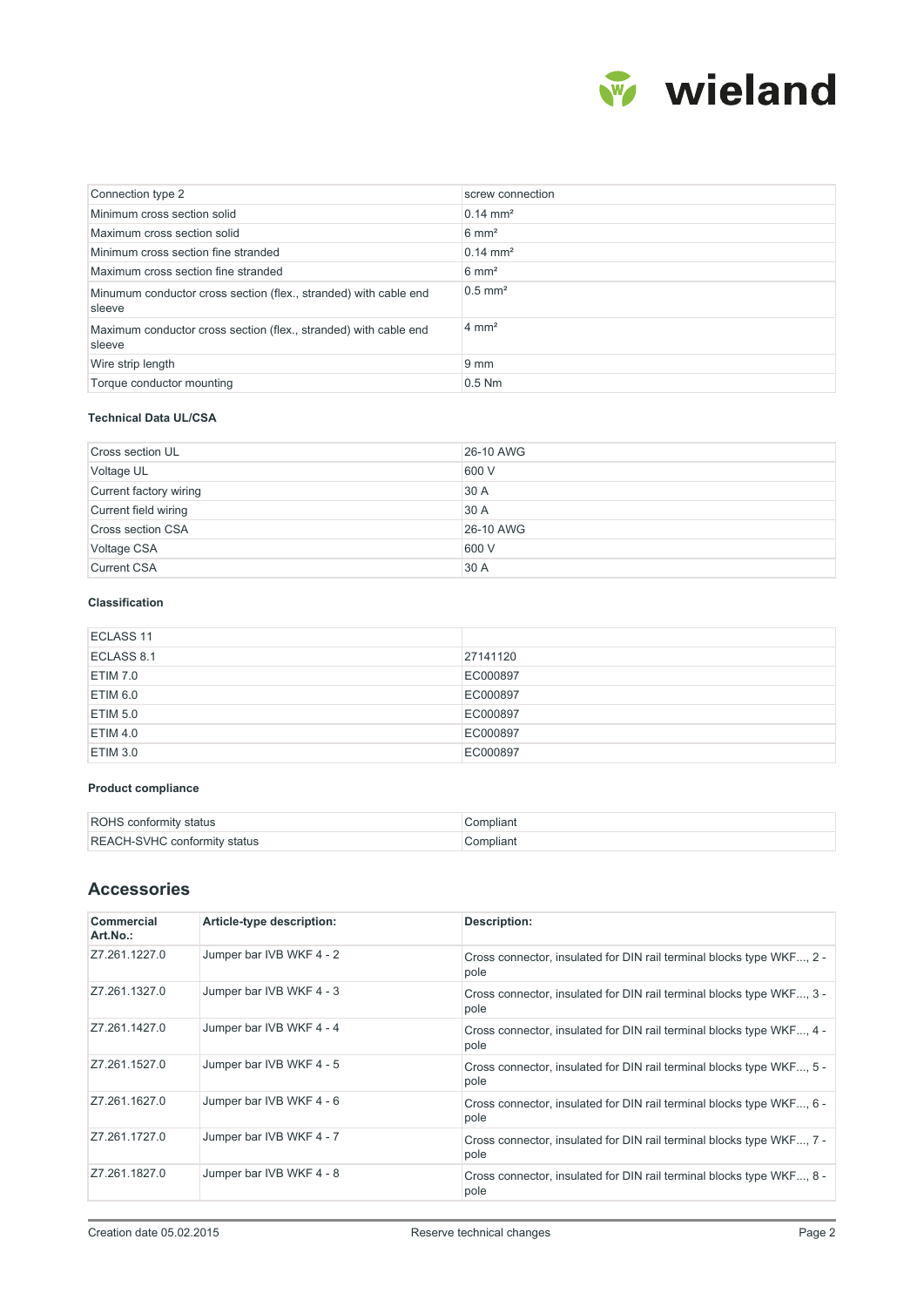

| Z7.261.1927.0 | Jumper bar IVB WKF 4 - 9                               | Cross connector, insulated for DIN rail terminal blocks type WKF, 9 -<br>pole                                 |
|---------------|--------------------------------------------------------|---------------------------------------------------------------------------------------------------------------|
| Z7.261.2027.0 | Jumper bar IVB WKF 4 - 10                              | Cross connector, insulated for DIN rail terminal blocks type WKF, 10 -<br>pole                                |
| 98.300.0000.0 | Mounting rail TS 35x7,5 UNPERF - I:2000mm              | Mounting rail TS 35, unslotted, size 7,5 mm, length 2 m, material steel.<br>galv. zinc-plated and dichromated |
| 98.300.1000.0 | Mounting rail TS 35x7,5 PERF 15mm -<br>l:2000mm        | Mounting rail TS 35, slotted, size 7,5 mm, length 2 m, material steel.<br>galv. zinc-plated and dichromated   |
| 98.300.1900.0 | Mounting rail TS 35x7,5 PERF 25mm -<br>l:2000mm        | Mounting rail TS 35, slotted, size 7,5 mm, length 2 m, material steel.<br>galv. zinc-plated and dichromated   |
| 98.360.0000.0 | Mounting rail TS 35x15-2,3 UNPERF - I:2000mm           | Mounting rail TS 35, unslotted, size 15 mm, length 2 m, material steel.<br>galv. zinc-plated and dichromated  |
| 98.360.0004.0 | Mounting rail TS 35x15-2,3 UNPERF FZN -<br>$1:2000$ mm | Mounting rail TS 35, unslotted, size 15 mm, length 2 m, material steel,<br>hot galvanized                     |
| 98.370.0000.0 | Mounting rail TS 35x15 UNPERF - I:2000mm               | Mounting rail TS 35, unslotted, size 15 mm, length 2 m, material steel.<br>galv. zinc-plated and dichromated  |
| 98.370.1000.0 | Mounting rail TS 35x15 PERF 15mm - I:2000mm            | Mounting rail TS 35, slotted, size 15 mm, length 2 m, material steel.<br>galv. zinc-plated and dichromated    |
| 98.380.0000.0 | Mounting rail TS 35x15-2,3 UNPERF CU -<br>$1:2000$ mm  | Mounting rail TS 35, unslotted, size 15 mm, length 2 m, material E<br>copper                                  |
| 07.313.2555.0 | End plate AP WT 2,5-10 GR                              | End plate for DIN rail terminal blocks type WT 2,5, color: grey                                               |
| 07.313.2655.0 | Partition TW WT 2,5-10 GR                              | Partition for DIN rail terminal blocks type WT 2.5, WT 4, WT 6 and WT<br>10, color: grey                      |
| 98.300.1800.0 | Mounting rail TS 35x7,5 PERF 18mm -<br>l:2000mm        | Mounting rail TS 35, slotted, size 7,5 mm, length 2 m, material steel.<br>galv. zinc-plated and dichromated   |